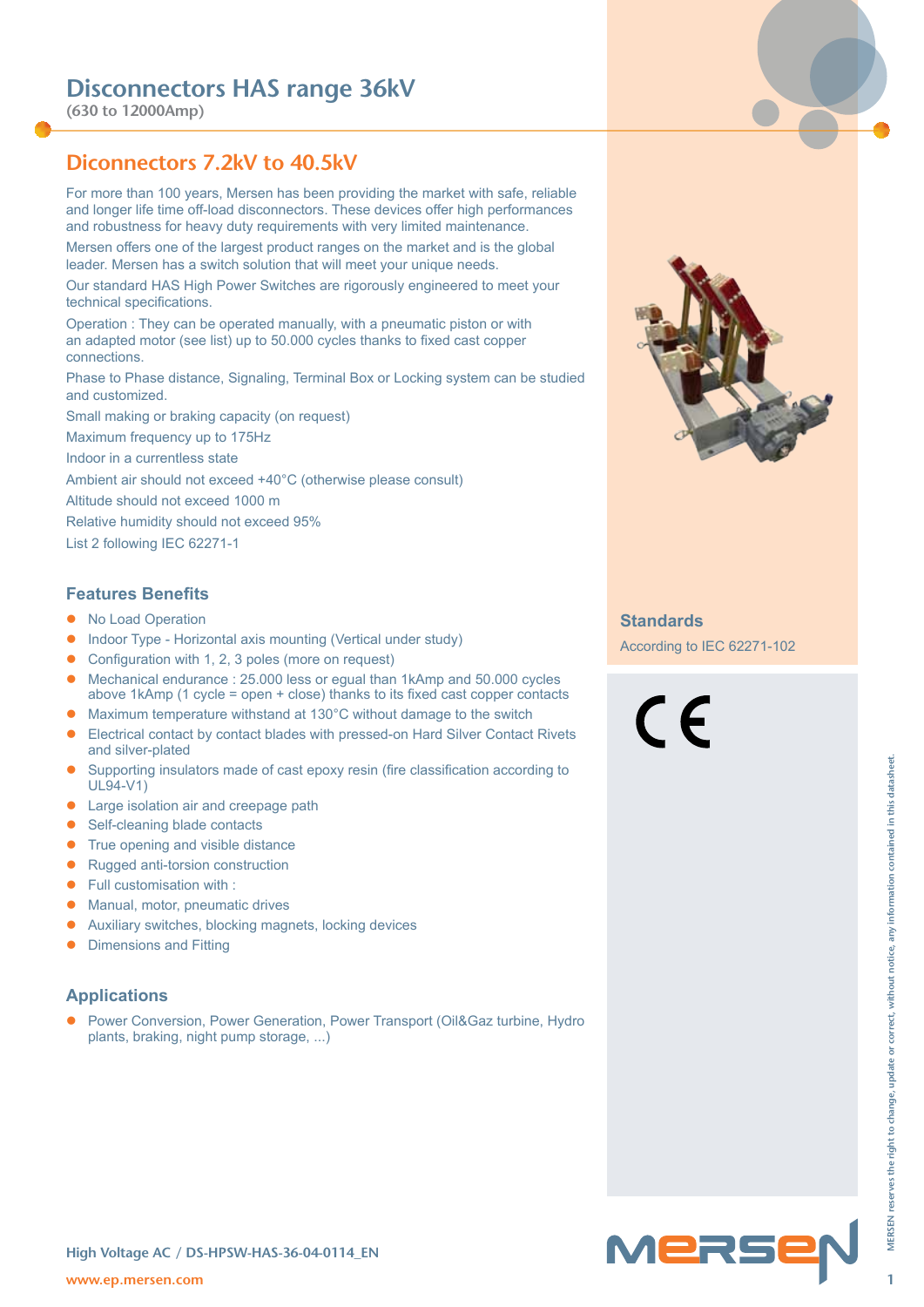**(630 to 12000Amp)**



### **Technical data overview**

| Size per Standard                                      | HAS 630A to 12000A (higher rating on request)                                                       |
|--------------------------------------------------------|-----------------------------------------------------------------------------------------------------|
| Speed/Characteristic                                   | Around 1 sec with pneumatic operation<br>3 to 4 seconds with motor operation (depend on the rating) |
| <b>Number of Poles</b>                                 | 1, 2, 3 or more under study                                                                         |
| Working Temperature $-20^{\circ}$ C to $+40^{\circ}$ C |                                                                                                     |

### **Product range**

### **Technical Data**

| .                                                                          | <b>HAS Range 36kV</b>                       |
|----------------------------------------------------------------------------|---------------------------------------------|
| Number of poles/phases                                                     | 3                                           |
| Degree of protection                                                       | IP <sub>0</sub>                             |
| Rated voltage AC                                                           | 36000 V                                     |
| Rated impulse withstand voltage BIL<br>Phase to earth and between poles    | 170 kV                                      |
| Rated impulse withstand voltage BIL<br>across the insulating distance      | 195 kV                                      |
| Dielectric withstand voltage 1min/50Hz<br>Phase to earth and between poles | <b>70 kV</b>                                |
| Dielectric withstand voltage 1min/50Hz<br>Across the isolating distance    | <b>80 kV</b>                                |
| Design                                                                     | motorized on the right with 3 microswitches |
| Temperature rise at rated current (°K)                                     | 60°K                                        |
| Package                                                                    | $\mathbf{1}$                                |
|                                                                            |                                             |
| High Voltage AC / DS-HPSW-HAS-36-04-0114_EN<br>www.ep.mersen.com           | Mersep                                      |

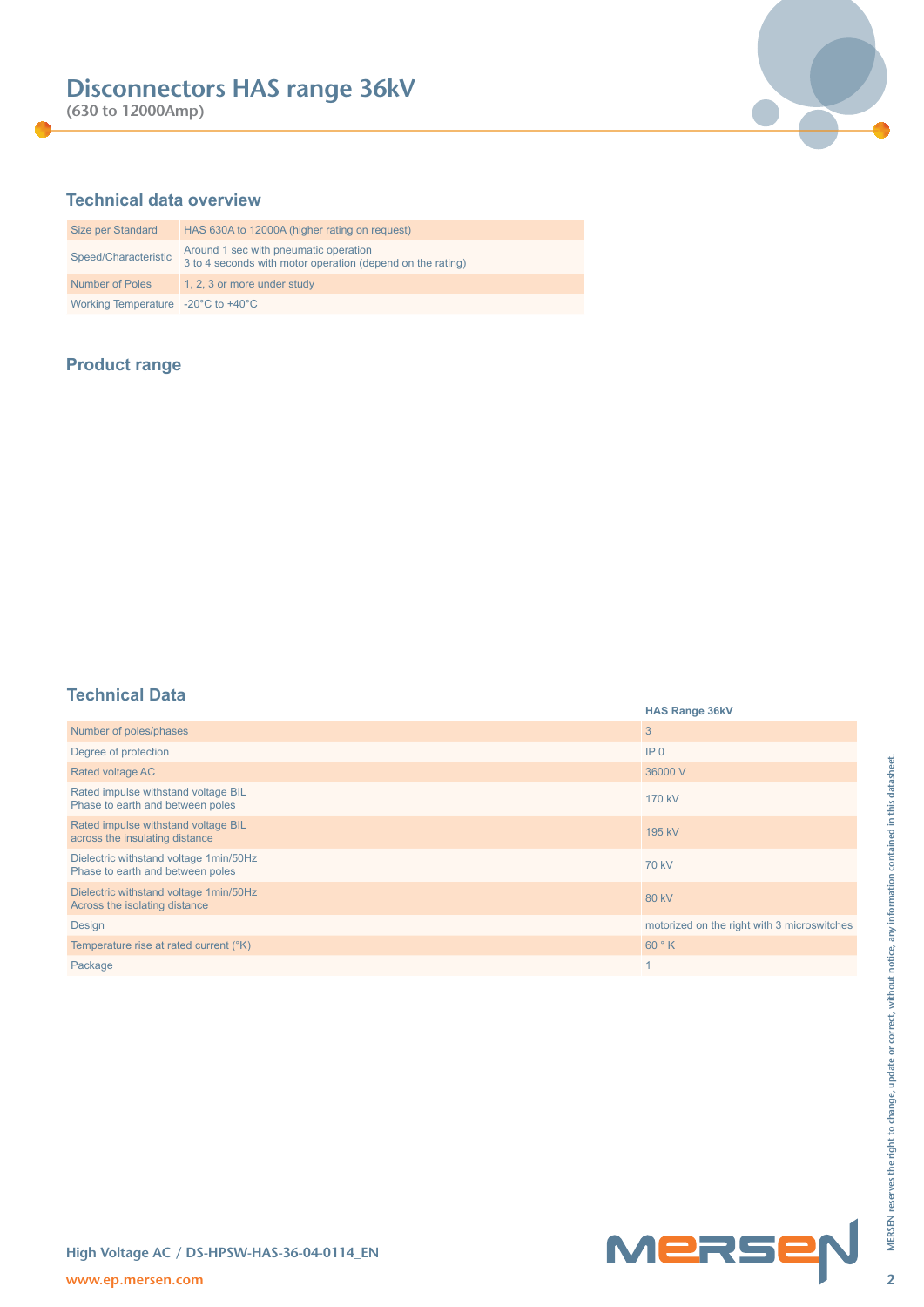**(630 to 12000Amp)**



#### **Dimensions**





| <b>Rated current</b> | A    | в   | С   | D   | F  | G      | н   |     | IJ          | κ       | L   |
|----------------------|------|-----|-----|-----|----|--------|-----|-----|-------------|---------|-----|
| 630 A                | 1600 | 450 | 40  | 100 | 59 | 880    | 516 | 110 | 604         | 290     | 300 |
| 1000 A               | 1600 | 450 | 40  | 100 | 59 | 880    | 516 | 110 | 604         | 290     | 300 |
| 1600 A               | 1600 | 450 | 60  | 100 | 59 | 880    | 516 | 110 | 604         | 290     | 300 |
| 2000 A               | 1600 | 450 | 80  | 170 |    | 59 910 | 527 | 110 | 650         | 300     | 300 |
| 3150 A               | 1600 | 450 | 100 | 200 | 59 | 948    | 533 | 110 | 650         | 330     | 300 |
| 4000 A               | 1600 | 500 | 120 | 200 |    | 59 990 | 550 | 120 | 755         | 330     | 300 |
| 6300 A               | 1600 | 500 | 160 | 230 | 59 | 1040   | 570 |     | 120 792     | 330     | 300 |
| 8000 A               | 2100 | 700 | 120 | 250 | 59 | 990    |     |     | 550 120 755 | 330 300 |     |
| 12000 A              | 2150 | 700 | 160 | 250 | 59 | 1040   | 570 | 120 | 792         | 330     | 300 |

### **Motors**

| Motor types Code |                                          | Motor voltage rating           |
|------------------|------------------------------------------|--------------------------------|
| <b>AC Mono</b>   | Code A 50Hz 230VAC<br>Code B 60Hz 220VAC |                                |
| AC 3 phases      | Code C 50Hz 400VAC<br>Code D 60Hz 400VAC |                                |
| <b>DC</b>        | Code G                                   | <b>110VDC</b><br><b>220VDC</b> |

### **Functions**



#### **Customized signaling**

This range can be equipped with micro switches offering 10 Amp under 400VAC (or DC13 110VDC 0,5Amp) and 10 million cycles operation. These microswitches are used to signal the switch position and also to cut the power

of the motor when it arrives at the end of its operation.

The disconnectors can be equipped with 1, 2, 3 microswitches (more under study).

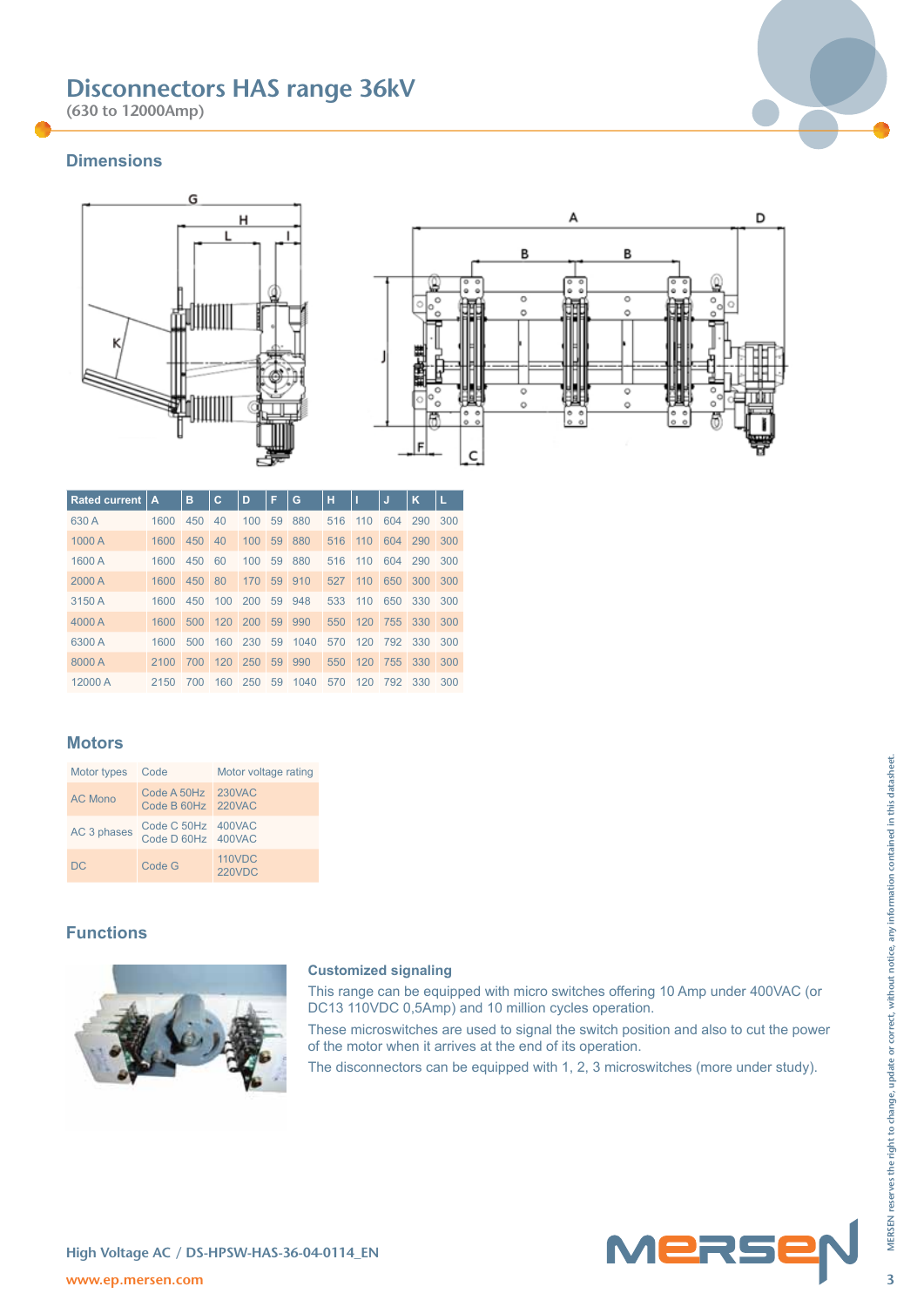**(630 to 12000Amp)**

### **Functions**

#### **Tropicalized version**

This range can be designed to be installed in salty atmospheres and in tropical geographical zones using stainless steel and a tropicalized version of motor or microswitches and special paints.

#### **Connection plate adaptation**

To adapt the disconnector to the Busbar, we can adapt the orientation of the connecting plates (Vertically or Horizontally)

#### **Manual operation locking**

The disconnector in this range have their position secured in Open and Closed (or both) positions using various locking systems for complete security.

- Padlocking (1 padlock diam 6mm)
- Key locking using preferably a Ronis Lock
- Blocking Magnets

#### **Blocking magnets**

Blocking magnets are used to guarantee electromechanically the position of the Disconnector using remote control. This operation can be done for one or both position (open and closed).

Blocking magnet can be used missing Voltage or Voltage can be 24VDC, 48VDC, 110VDC, 230VDC and 230VAC (consumption GE40; TGN15; TGN17 between 20 to 45W)

#### **Fast Closing**

A spring system can enable the disconnector for a quick make for earting applications for example









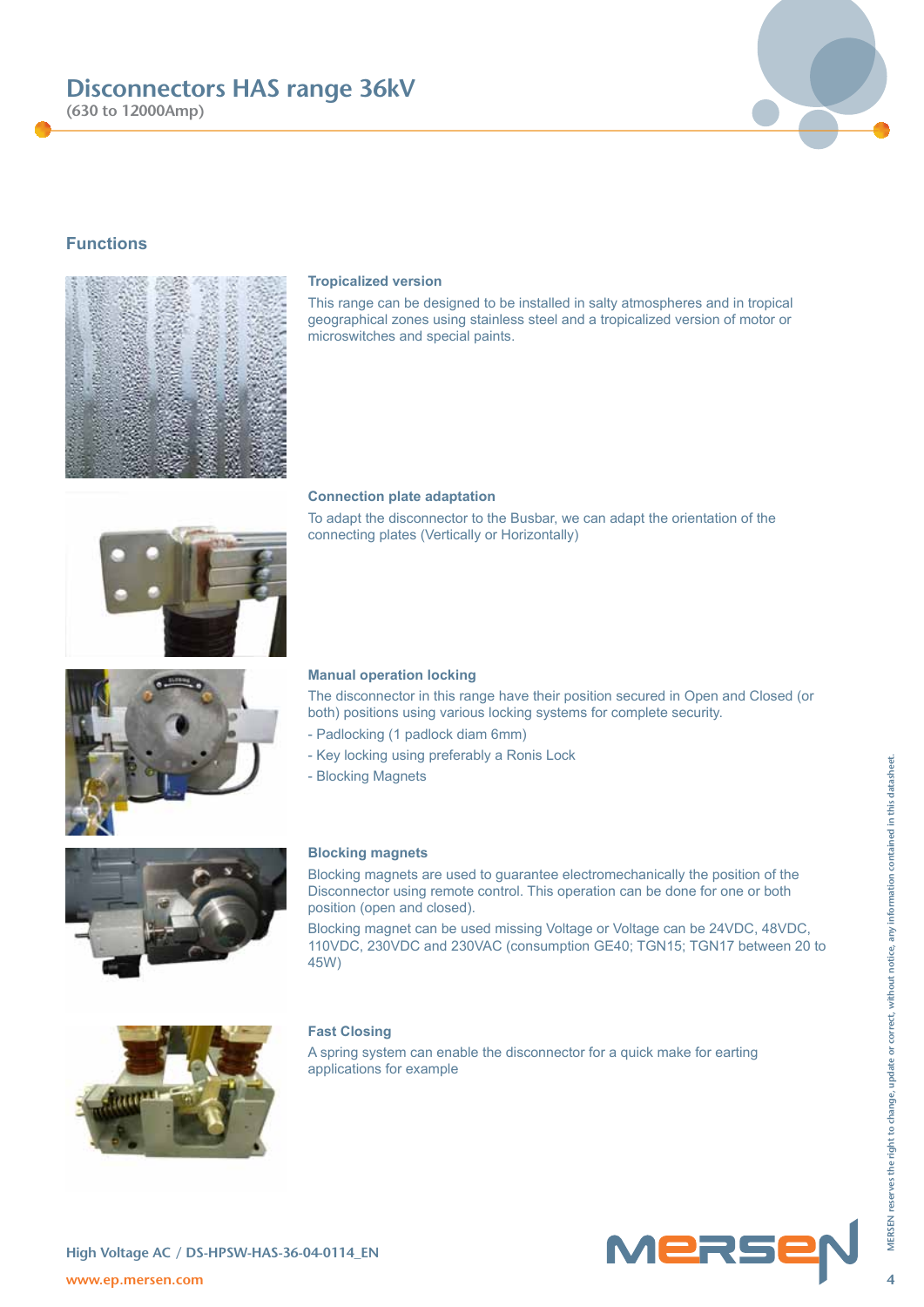**(630 to 12000Amp)**

### **Functions**

### **Connection box, Connection Terminal**

 **Mechanical Operation Counter**

This Disconnector range can be equipped with a wiring connection terminal or connection box.

#### **Control box**

This Disconnector range can be equipped with a control box to operate the disconnector (open and close).

This Disconnector can be equipped with a mechanical operation counter (one complete cycle (open and close) = 1) to watch maintenance operations

### **Indication facilities**

|         | <b>Indication facilities</b>         |                            |        |                     |         |
|---------|--------------------------------------|----------------------------|--------|---------------------|---------|
| 999     | Catalog<br>number                    | <b>Reference</b><br>number | Length | Weight<br>$kg^{ij}$ | Package |
|         | MECHANICAL OPERATION COUNTER W110902 |                            | 63 mm  | 0,50                | 1 piece |
| W110902 |                                      |                            |        |                     |         |
|         |                                      |                            |        |                     |         |
|         |                                      |                            |        |                     |         |
|         |                                      |                            |        |                     |         |
|         |                                      |                            |        |                     |         |
|         |                                      |                            |        |                     |         |
|         |                                      |                            |        |                     |         |
|         |                                      |                            |        |                     |         |

W110902













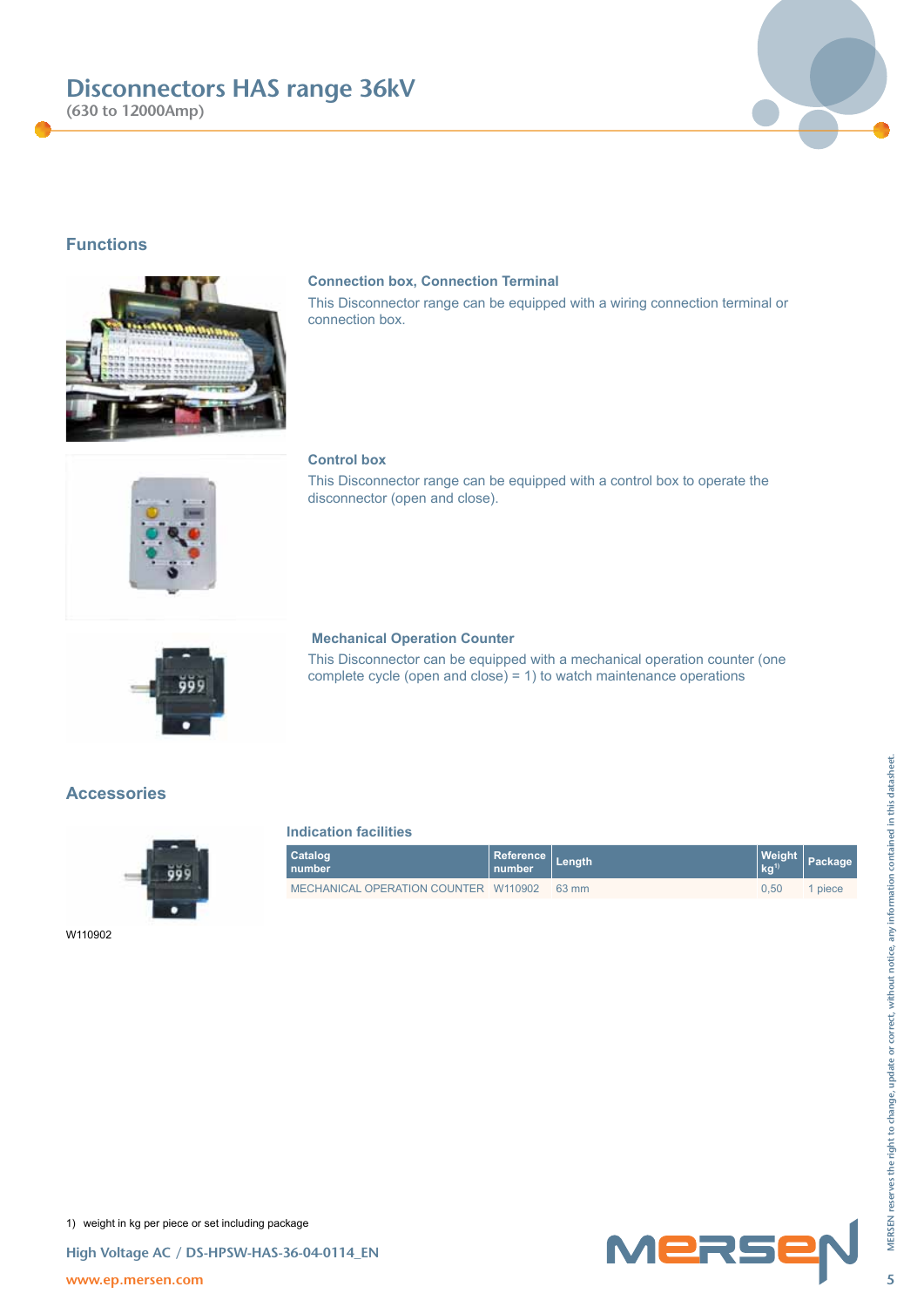**(630 to 12000Amp)**



### **Accessories**



D1027229



H820486



**Supplementary poles**

**Microswitches**

**Reference number**

S/E SGN 2 CA SW11 D1030058 0,3 1 piece S/E SGN 4 CA SW11 D1027229 0,35 1 piece S/E SGN 6 CA SW11 L1027489 0,4 1 piece S/E SGN 8 CA SW11 B1028952 0,5 1 piece S/E SGN CDE DE SECOURS HAS H820486 0,3 1 piece

**Weight kg1) Package**

**Catalog number**

| Catalog<br>number         | <b>Reference</b><br>number | <b>Rated current I.</b> | <b>Weight</b><br>kg <sup>1</sup> | Package |
|---------------------------|----------------------------|-------------------------|----------------------------------|---------|
| S/E POLE HAS 630A U80 HH  | D833247                    | 630 A                   | 10                               | 1 piece |
| S/E POLE HAS 1000A U80 HH | N1017716                   | 1000 A                  | 12                               | 1 piece |
| S/E POLE HAS 1600A U80 HH | Y830344                    | 1600 A                  | 18                               | 1 piece |
| S/E POLE HAS 2000A U80 HH | R835858                    | 2000 A                  | 22                               | 1 piece |
| S/E POLE HAS 3150A U80 HH | B830462                    | 3150 A                  | 30                               | 1 piece |
| S/E POLE HAS 4000A U80 HH | P1002399                   | 4000 A                  | 34                               | 1 piece |
| S/E POLE HAS 6300A U80 HH | V835585                    | 6300 A                  | 36                               | 1 piece |

#### **Lubricants**

| <b>Catalog</b><br>number | Reference Weight<br>  number kg <sup>1)</sup> | Package |
|--------------------------|-----------------------------------------------|---------|
| Copper Grease L108501    |                                               | 1 piece |

#### **Removable handles for emergency manual operation**

| ₩                                                                | S/E POLE HAS 3150A U80 HH B830462                                     | 3150 A              |                  | 30                   | 1 piece |
|------------------------------------------------------------------|-----------------------------------------------------------------------|---------------------|------------------|----------------------|---------|
|                                                                  |                                                                       | 4000 A              |                  | 34                   | 1 piece |
|                                                                  | S/E POLE HAS 6300A U80 HH V835585                                     | 6300 A              |                  | 36                   | 1 piece |
|                                                                  |                                                                       |                     |                  |                      |         |
| R835858                                                          |                                                                       |                     |                  |                      |         |
|                                                                  | <b>Lubricants</b>                                                     |                     |                  |                      |         |
|                                                                  | Catalog<br>Reference<br>Weight<br>kg <sup>1</sup><br>number<br>number | Package             |                  |                      |         |
|                                                                  | Copper Grease L108501                                                 | 1 piece             |                  |                      |         |
|                                                                  |                                                                       |                     |                  |                      |         |
|                                                                  | Removable handles for emergency manual operation                      |                     |                  |                      |         |
|                                                                  | Catalog<br>number                                                     | Reference<br>number | Length           | Weight<br>$kq^{(1)}$ | Package |
|                                                                  | ARB FLEX SSB-7 1043                                                   | P1013646            | 1.043 m          | 0,50                 | 1 piece |
|                                                                  | <b>LIMITING TORQUE MAN D10 L170</b>                                   | Z819305             | 0.17 m           | 0,46                 | 1 piece |
|                                                                  | S/E MANIVELLE D10.2 170                                               | R817113             | 0.17 m           | 0,27                 | 1 piece |
|                                                                  | S/E MANIVELLE D10.2 170 Tropical                                      | N827782             | 0.17 m           | 0,27                 | 1 piece |
| R817113                                                          | S/E MANIVELLE D10.2 300                                               | Z817143             | 0.3 <sub>m</sub> | 0,29                 | 1 piece |
|                                                                  | S/E MANIVELLE D10.2 480                                               | Q822103             | 0.48 m           | 0,33                 | 1 piece |
|                                                                  | S/E MANIVELLE D10.2 600                                               | E834168             | 0.6 <sub>m</sub> | 0,60                 | 1 piece |
|                                                                  | S/E MANIVELLE D10.2 1000                                              | L827688             | 1 <sub>m</sub>   | 0,60                 | 1 piece |
|                                                                  | S/E SGN CDE SECOURS FLEX 1043 W1013652 1.043 m                        |                     |                  | 0,70                 | 1 piece |
|                                                                  |                                                                       |                     |                  |                      |         |
|                                                                  |                                                                       |                     |                  |                      |         |
| 1) weight in kg per piece or set including package               |                                                                       |                     |                  |                      |         |
|                                                                  |                                                                       |                     |                  |                      |         |
| High Voltage AC / DS-HPSW-HAS-36-04-0114_EN<br>www.ep.mersen.com |                                                                       |                     | MERSEN           |                      |         |